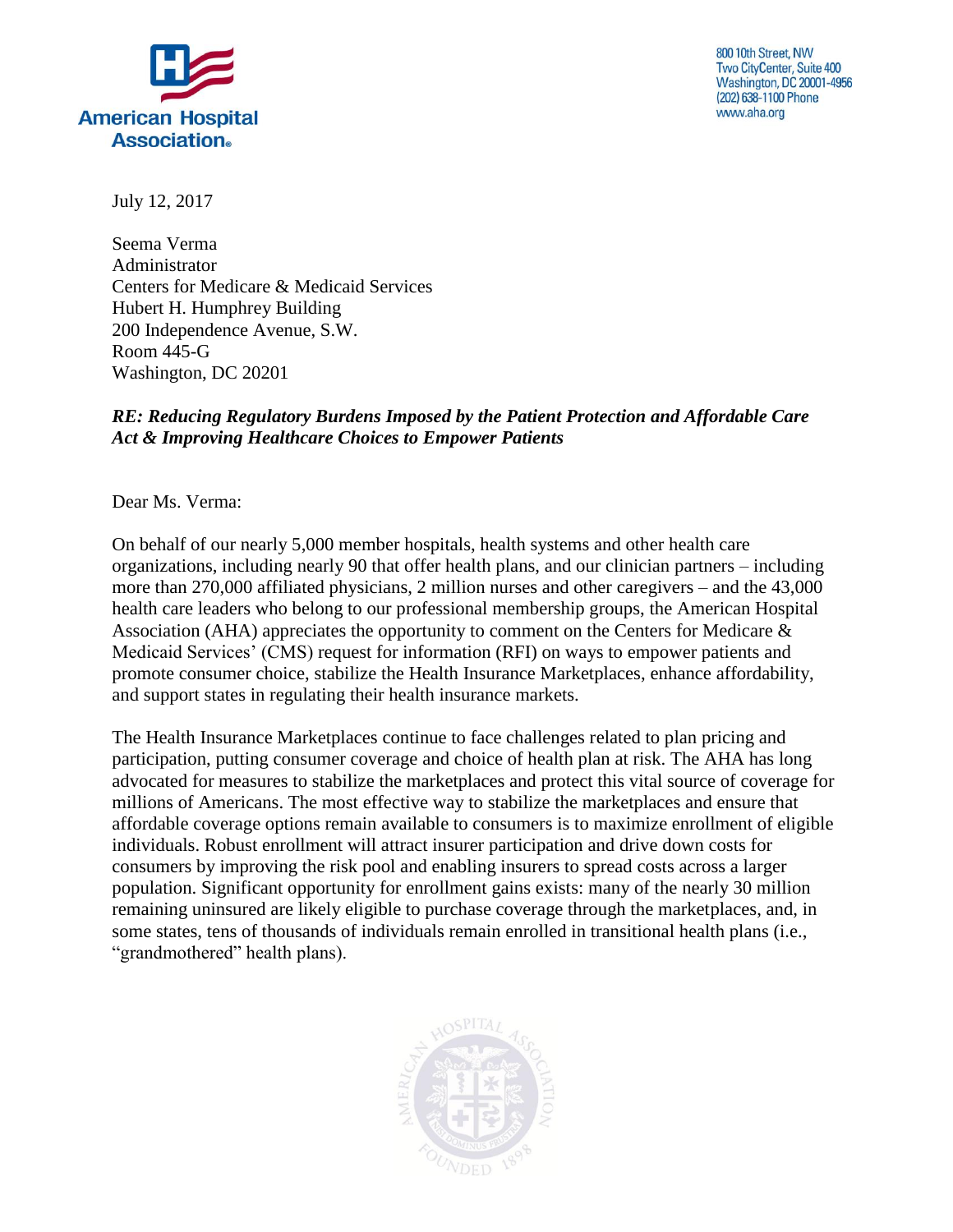Seema Verma July 12, 2017 Page 2 of 5

**Despite these opportunities, we are deeply concerned that marketplace enrollment is threatened by increasing uncertainty on both the part of consumers and insurers about the future of the marketplaces. While we include a more comprehensive set of recommendations below, we urge CMS to, first, commit to fund the cost-sharing reductions (CSRs).** 

Unless CMS continues to fund the CSRs, consumers will have less choice in 2018 and face higher premiums for those plans that remain. Uncertainty already has contributed to double-digit premium increases in some markets. While subsidized consumers are largely protected from these price increases, Americans earning more than 400 percent of the poverty level who do not receive subsidies may be priced out of coverage. In some markets, consumers may not have any options at all.

More information on the CSRs as well as our other recommendations on how to improve consumer choice, health plan affordability and marketplace stability follow.

## **AHA RECOMMENDATIONS**

 $\overline{a}$ 

- **Fund the CSRs.** Without a commitment by either CMS or Congress to fund the CSRs, insurers face approximately \$7 to \$10 billion annually in unreimbursed costs. Without this funding, insurers likely would have to choose between exiting the marketplaces – reducing consumer coverage options – or significantly increasing premium rates to cover these costs – potentially making coverage unaffordable for many consumers. A recent analysis by the Kaiser Family Foundation estimated that insurance premiums would increase on average 19 percent to account for uncertainty related to the CSRs, with that amount varying from 9 to 27 percent in individual states.<sup>1</sup> Indeed, BlueCross BlueShield of North Carolina announced that 14 percentage points of its proposed 22.9 percent proposed rate increase is to account for the loss of the CSR payments.<sup>2</sup>
- **Enforce the individual mandate.** Without the individual mandate or another mechanism to incentivize enrollment, millions of individuals would likely opt not to enroll in coverage. The most likely consumers to forgo coverage are the healthiest individuals who expect to have minimal health care needs. Without these healthier individuals in the market, rates will rise as the risk pools worsen and there are fewer individuals to share costs. Indeed, insurers already are proposing higher rates as a result of uncertainty around whether the individual mandate will be enforced. Covered California, California's marketplace, estimated that failure to

<sup>&</sup>lt;sup>1</sup> Kaiser Family Foundation, "Estimates: Average ACA Marketplace Premiums for Silver Plans Would Need to Increase by 19% to Compensate for Lack of Funding for Cost-Sharing Subsidies," April 6, 2017. Accessed at: http://www.kff.org/health-reform/press-release/estimates-average-aca-marketplace-premiums-for-silver-planswould-need-to-increase-by-19-to-compensate-for-lack-of-funding-for-cost-sharing-subsidies/

<sup>2</sup> BlueCross BlueShield of North Carolina, "Premiums to Rise in 20188 for Affordable Care Act Plans," May 25, 2017. Accessed at:<http://blog.bcbsnc.com/2017/05/premiums-rise-2018-affordable-care-act-plans/>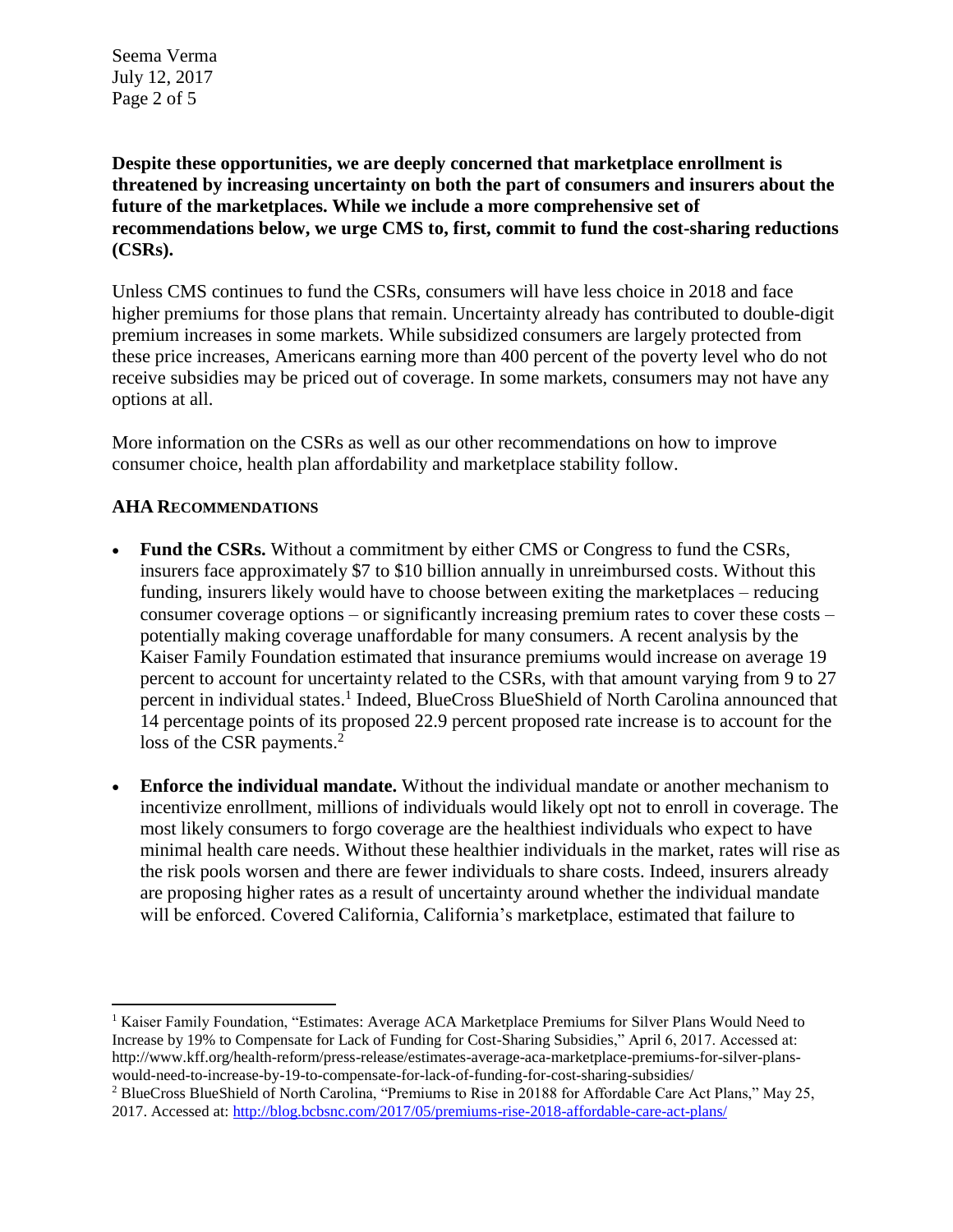Seema Verma July 12, 2017 Page 3 of 5

 $\overline{a}$ 

enforce the mandate could result in premium increases of more than 28 percent (and loss of coverage for 350,000 Californians).<sup>3</sup>

- **Expand federal outreach and enrollment efforts**. Enrollment in coverage is a multi-step process that first includes awareness that coverage options exist, determination of eligibility for coverage and subsidies, and plan selection/enrollment. Currently, many consumers rely on navigators, agents and brokers, and other assisters to assess their coverage options and apply for coverage. Given the amount of change this year, particularly due to the shortened open enrollment period, we urge CMS to devote more resources to federal outreach efforts and enrollment support. We particularly encourage CMS to increase its investment in television, radio and other advertisements to increase consumer awareness, and to increase resources for in-person eligibility and enrollment assistance.
- **Reinstitute a reinsurance program.** The temporary reinsurance program, which was funded by a fee on health plans, successfully provided additional financial protection to plans over the initial three-year period of the marketplaces to account for unexpected high-cost claims. The program helped lower marketplace premiums because it was funded by plans both inside and outside of the marketplaces. Such a program is critical to both attracting insurer participation and achieving affordable rates, and we urge CMS to work with Congress to reinstitute the federally administered program. As an alternative, we encourage CMS to continue working with states to develop and finance state-level reinsurance programs.
- **Continue evaluation and refinement of the risk-adjustment program.** The riskadjustment program is an important tool to ensure appropriate reimbursement for health plans. We are concerned, however, that the program may unintentionally harm smaller, newer insurers. This has the impact of disincentivizing these insurers from entering and staying in the individual and small group markets, therefore reducing consumer choice. We encourage CMS to continue analysis of the risk-adjustment model to determine if modifications are necessary to ensure fair treatment of all insurers.
- **Fully phase out transitional health plans.** Since the marketplaces have been in operation, the federal government has allowed states to permit insurers to continue selling non-Affordable Care Act (ACA) compliant plans to those individuals continuously enrolled in such products. While many states have chosen to phase out these plans, those that have not have less healthy risk pools, which drive up the cost of coverage and are less appealing for insurers. The Kaiser Family Foundation found that, in 2015, the average risk score of the marketplace population was significantly higher  $-8$  percent  $-$  in states that both allowed these plans to continue and opted not to expand Medicaid, as compared to states that

<sup>3</sup> Covered California, "Analysis of Impact to California's Individual Market If Federal Policy Changes Are Implemented: Effect on Premiums, Enrollment and Coverage in 2018," April 27, 2017. Accessed at: [http://hbex.coveredca.com/data-research/library/CoveredCA\\_Impact\\_to\\_CA\\_ind\\_market\\_4-27-17%20\(1\).pdf](http://hbex.coveredca.com/data-research/library/CoveredCA_Impact_to_CA_ind_market_4-27-17%20(1).pdf)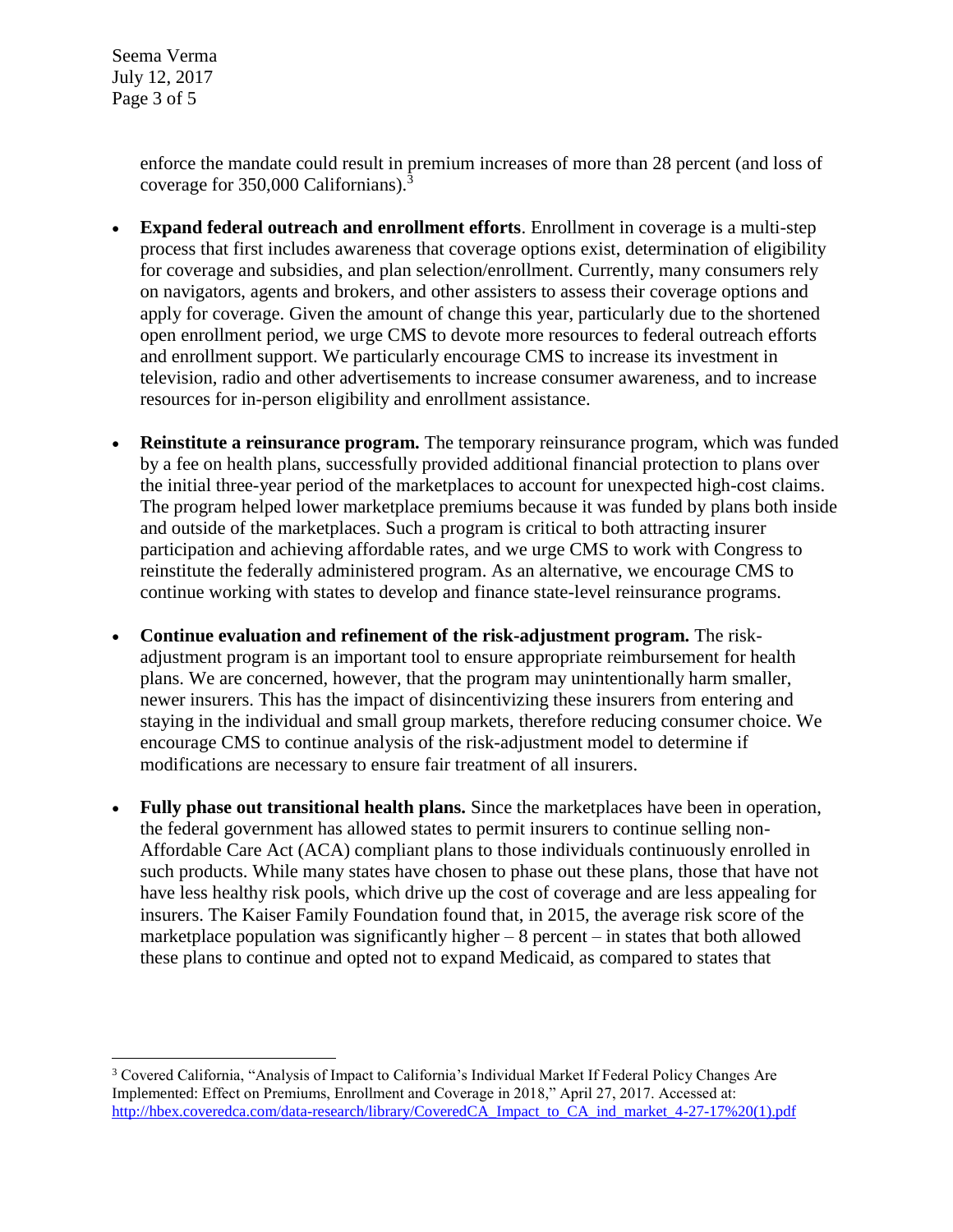$\overline{a}$ 

disallowed such plans and expanded Medicaid (no states disallowed transitional plans but expanded Medicaid, therefore the two are evaluated jointly).<sup>4</sup>

The continuation of transitional health plans results in a less healthy risk pool for compliant products because they remove healthier individuals from the pool. These are exactly the individuals who, if included, would help stabilize the marketplaces. For example, in Iowa, while approximately 80,000 individuals are enrolled in ACA-compliant coverage in the single risk pool, between 90,000 and 120,000 individuals are in non-compliant coverage.<sup>5</sup> Bringing these individuals into compliant coverage could significantly improve the marketplace risk score. We urge CMS to require that all individuals in non-compliant coverage be transitioned to ACA-compliant coverage in 2018.

- **Expedite review of state-level approaches to marketplace stabilization.** A number of states are exploring ways to stabilize their marketplaces, including through implementing state-level reinsurance programs (Alaska, Minnesota) and requiring that insurers participating in the state's Medicaid managed care program also sell a minimum number of products on the marketplace (Nevada, New York). We are encouraged that CMS reiterated its support of states exploring such approaches in its March 2017 letter to governors.<sup>6</sup> We urge the agency to prioritize review of any state applications for innovative solutions, and encourage the agency to consider developing templates for common approaches that will help reduce the burden on states interested in pursuing such solutions.
- **Retain important patient protections.** Affordability is a critical issue for consumers and, if not achieved, could impact our efforts to maximize enrollment in coverage. We are very concerned, however, that certain approaches to reduce the cost of coverage also significantly reduce the value of a health plan. In many instances, such changes could render coverage meaningless when consumers need it most – when they are seeking care. For example, highdeductible health plans may appeal to consumers initially because of lower premiums. However, patients often find that they cannot afford the care they need when they are still within the deductible range. Similarly, any changes to the essential health benefits (EHBs), cost-sharing limits, and prohibitions on annual and lifetime limits may reduce health care spending in the short-term, but also have a longer-term, and far more detrimental, impact on the ability of patients to access care, ultimately driving up health care spending when conditions are exacerbated. Consumers often cannot assess what care they will need in a given year – an unexpected trauma, initial onset of a chronic condition, a cancer diagnosis – and, therefore, these minimum coverage standards offer important health and financial protections.

<sup>4</sup> Kaiser Family Foundation, "Data Note: Effect of State Decisions on State Risk Scores," Oct 07, 2016. Accessed at: <http://www.kff.org/health-reform/issue-brief/data-note-effect-of-state-decisions-on-state-risk-scores/>

<sup>5</sup> Gaba, Charles for ACASignUps.net. Accessed June 17, 2017 a[t http://acasignups.net/16/08/30/iowa-approved-](http://acasignups.net/16/08/30/iowa-approved-2017-avg-rate-hikes-301-some-rare-transitional-plan-data)[2017-avg-rate-hikes-301-some-rare-transitional-plan-data](http://acasignups.net/16/08/30/iowa-approved-2017-avg-rate-hikes-301-some-rare-transitional-plan-data)

<sup>6</sup> Centers for Medicare & Medicaid Services Letter to Governors March 13, 2017. Accessed at: [https://www.cms.gov/CCIIO/Programs-and-Initiatives/State-Innovation-Waivers/Downloads/March-13-2017](https://www.cms.gov/CCIIO/Programs-and-Initiatives/State-Innovation-Waivers/Downloads/March-13-2017-letter_508.pdf) [letter\\_508.pdf](https://www.cms.gov/CCIIO/Programs-and-Initiatives/State-Innovation-Waivers/Downloads/March-13-2017-letter_508.pdf)